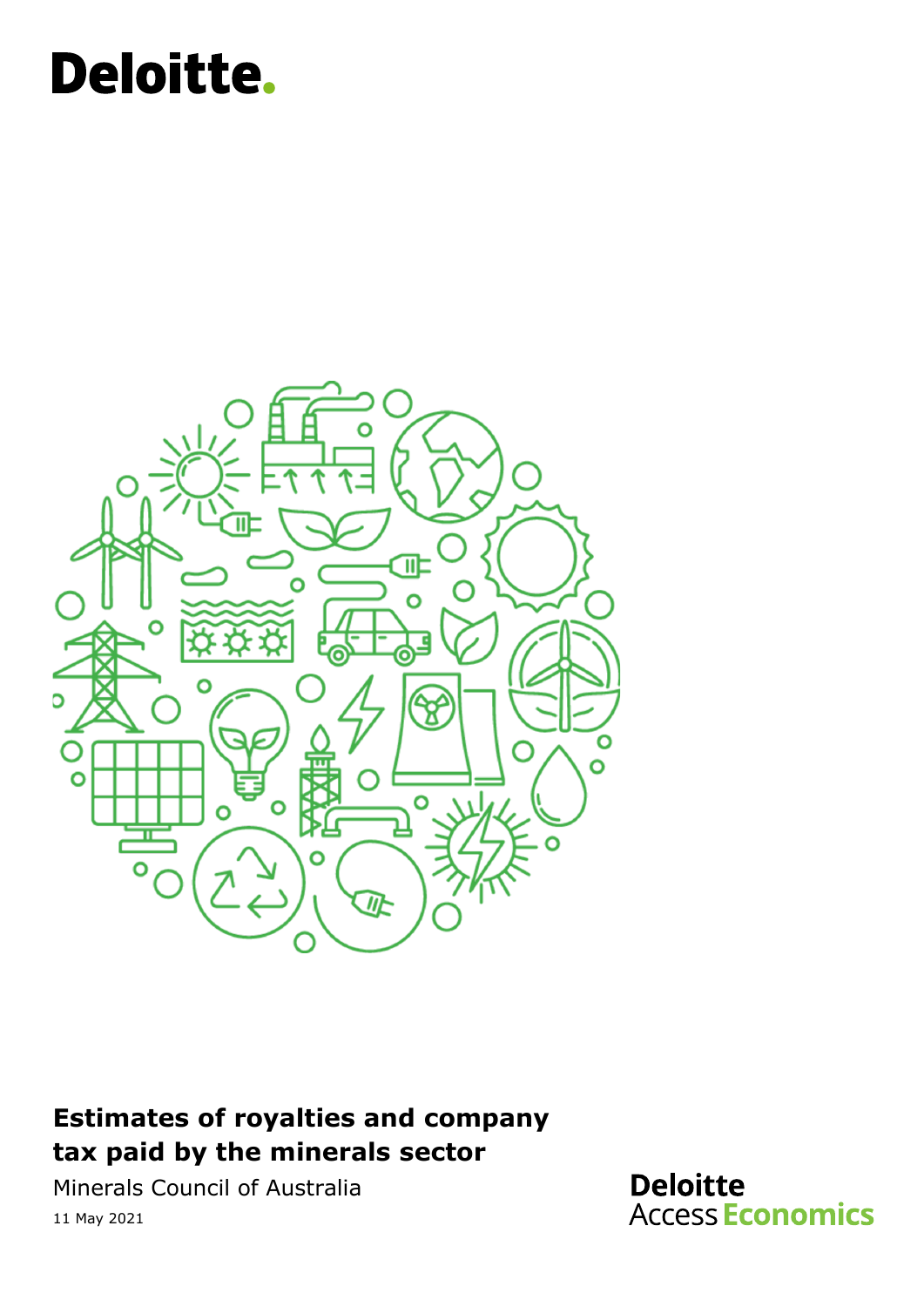### **Contents**

| 1                      |     | Royalties and company tax estimates | 3              |  |
|------------------------|-----|-------------------------------------|----------------|--|
|                        | 1.1 | Royalties                           | 3              |  |
|                        | 1.2 | Company tax                         | $\overline{4}$ |  |
|                        | 1.3 | Summary                             | 6              |  |
| Limitation of our work |     |                                     |                |  |
|                        |     | General use restriction             | 8              |  |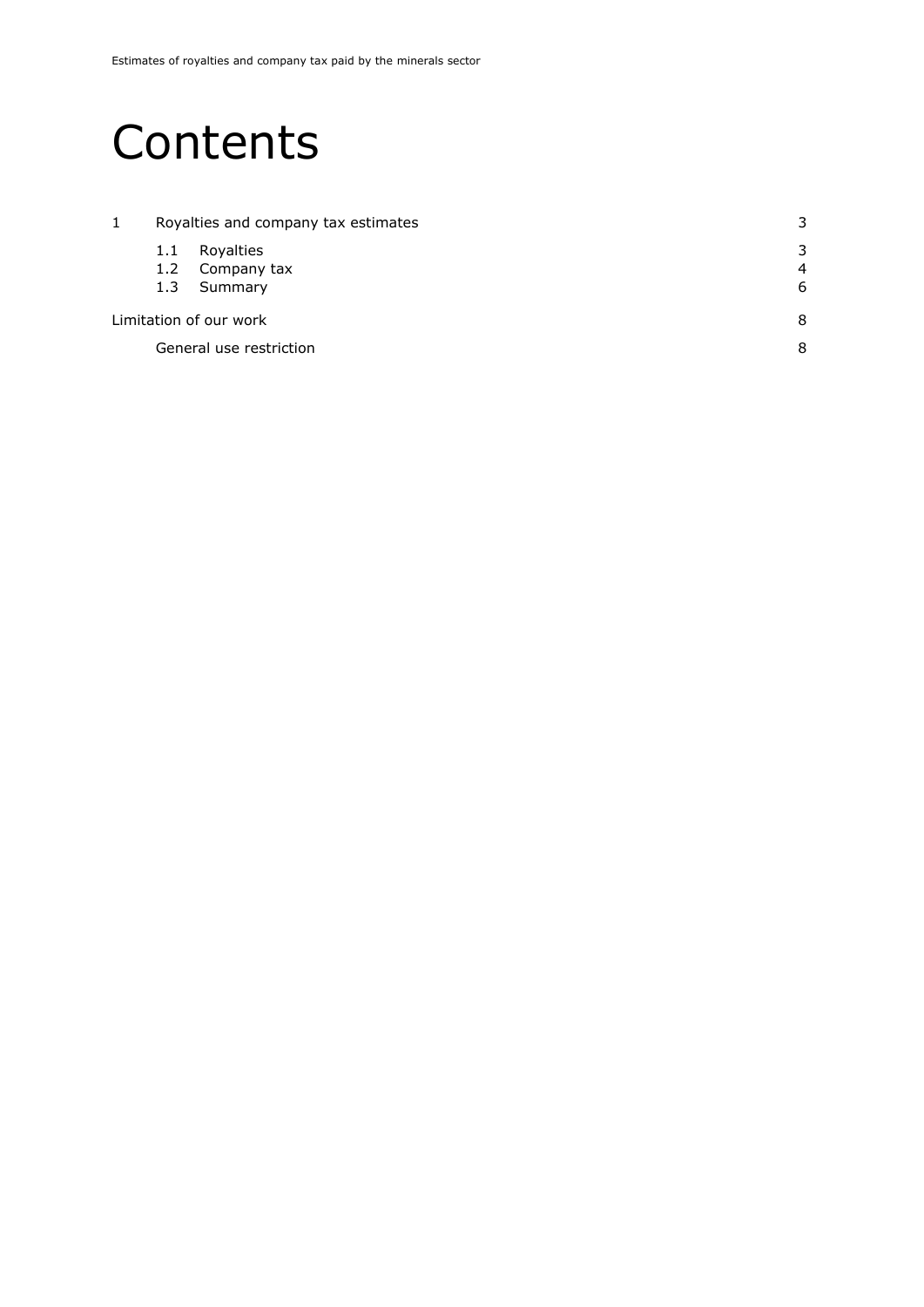## <span id="page-2-0"></span>1 Royalties and company tax estimates

Deloitte Access Economics (DAE) was commissioned by the Minerals Council of Australia (MCA) to provide estimates of the company tax and royalty payments paid by the minerals sector.

Table 1.1 provides a summary of royalty and company tax payments, including Deloitte Access Economics' estimates.

It draws on a combination of official figures (such as data from the Australian Taxation Office (ATO) and various State Treasuries), as well as Deloitte Access Economics' estimates for the most recent years. Note that all the estimates in this report are on an accrual basis.

Table 1.1: Royalty and company tax payments, minerals sector

| <b>S</b> million | 2010-11 | 2011-12 | 2012-13 | 2013-14 | 2014-15 | 2015-16 | 2016-17 | 2017-18 | 2018-19E | 2019-20E | <b>Total (FY11-20)</b> |
|------------------|---------|---------|---------|---------|---------|---------|---------|---------|----------|----------|------------------------|
| Royalties        | 8.644   | 9,090   | 8.338   | 10.370  | 8,512   | 8,050   | 11,249  | 11.968  | 14.582   | 15.173   | 105,975                |
| Net company tax  | 12.975  | 14.144  | 10.534  | 11.228  | 7.149   | 5,141   | 10.774  | 14.480  | 22.292   | 24.114   | 132.833                |
| <b>Total</b>     | 21.619  | 23.234  | 18.872  | 21.598  | 15.662  | 13.191  | 22.023  | 26.448  | 36.874   | 39.287   | 238,808                |
|                  |         |         |         |         |         |         |         |         |          |          |                        |

Source: Australian Taxation Office, State/Territory budget papers, Deloitte Access Economics

In brief, Deloitte Access Economics estimates the total royalties plus company tax payments from the minerals sector at \$39.3 billion in the 2019-20 financial year.

The sector's tax contribution has increased in line with strong revenue growth, despite a challenging period across the broader Australian economy. Strong production and commodity prices, particularly for iron ore amid strong Chinese demand and continued weakness in supply from our global competitors, have boosted earnings from Australia's mineral exports and hence increased estimates of company tax paid.

#### <span id="page-2-1"></span>**1.1 Royalties**

Royalties paid on minerals are collected by State and Territory governments, with payments over the past ten years shown in the table below.

| <b>S</b> million | 2010-11 | 2011-12 | 2012-13 | 2013-14 | 2014-15 | 2015-16 | 2016-17 | 2017-18 | 2018-19 | 2019-20 |
|------------------|---------|---------|---------|---------|---------|---------|---------|---------|---------|---------|
| <b>WA</b>        | 4,193   | 4,325   | 4.407   | 6,014   | 4,593   | 4,121   | 5,268   | 5,224   | 6.707   | 8,443   |
| QLD              | 2,816   | 2,881   | 2,243   | 2,468   | 2,172   | 2,248   | 3,903   | 4,271   | 4,924   | 4,220   |
| <b>NSW</b>       | 1,240   | 1,464   | 1,318   | 1,338   | 1,254   | 1,189   | 1,580   | 1,763   | 2,093   | 1,683   |
| Other States     | 395     | 420     | 370     | 550     | 493     | 492     | 498     | 710     | 858     | 827     |
| <b>Total</b>     | 8.644   | 9,090   | 8,338   | 10,370  | 8,512   | 8.050   | 11.249  | 11.968  | 14.582  | 15.173  |

Table 1.2: Royalty payments, by State/Territory, minerals

Source: State/Territory budget papers, Deloitte Access Economics

The data included in the above table is drawn from 'actuals' published in State and Territory Treasury Budget Papers. Overall, mineral royalties paid were \$14,582 million in 2018-19 and \$15,173 million in 2019-20.

Shares of royalty payments from each region (WA, Qld, NSW and other states) were broadly consistent across 2017-18 and 2018-19. By contrast, in 2019-20, royalty payments in Western Australia rose significantly while falling everywhere else. As a result, Western Australia's share of mineral royalty payments climbed from 46% in 2018-19 to a six-year high of 56% in 2019-20. Strong iron ore production has been the biggest driver of this change, although a fall in coal output, which especially hurt royalty payments in New South Wales and Queensland, also contributed.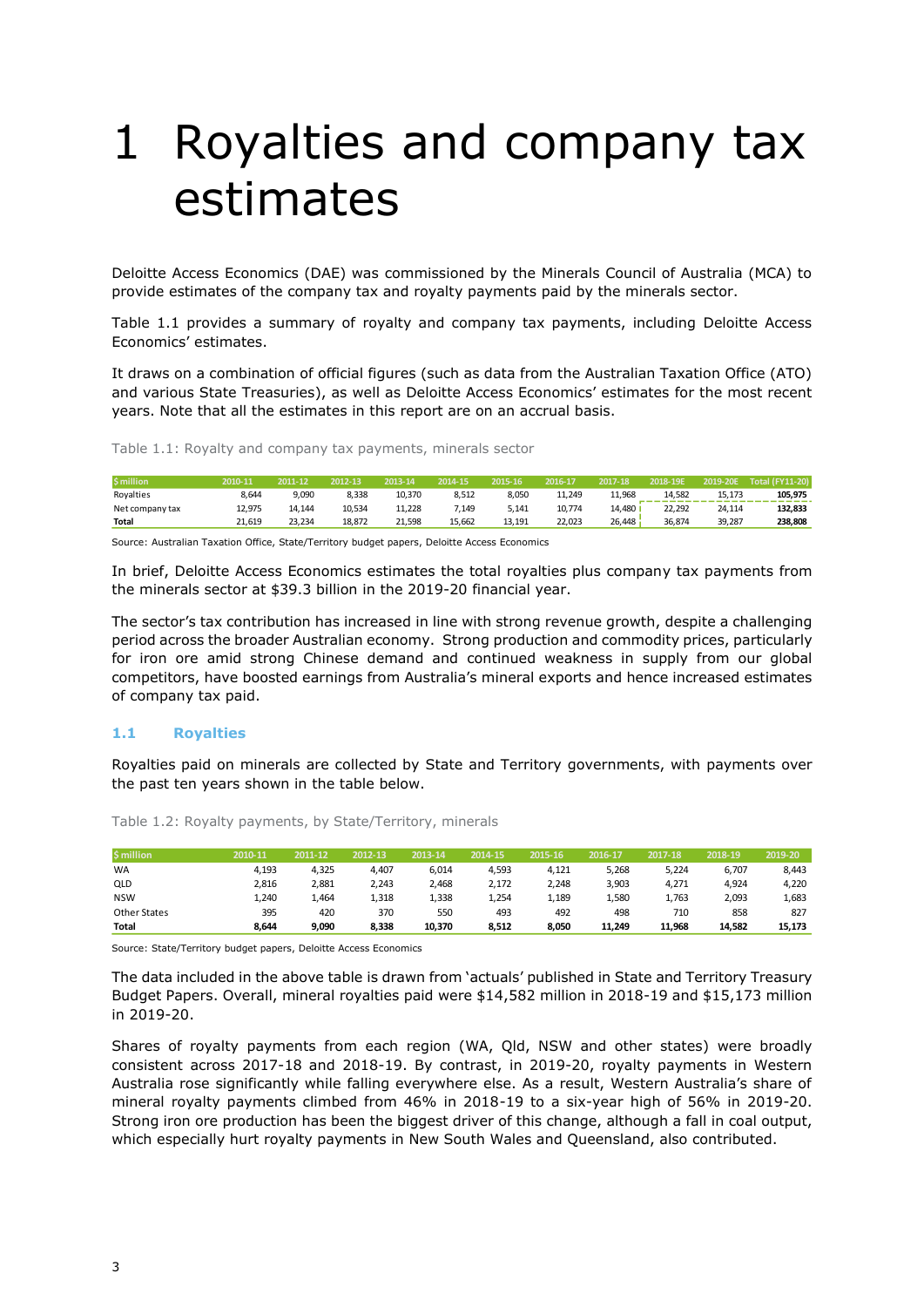Indeed, the value of Australian iron ore exports rose from \$77 billion in 2018-19 to \$102 billion in 2019-20, with both price and export volumes increasing during the year.<sup>1</sup> By contrast, over the same period, metallurgical coal exports fell from \$44 billion to \$30 billion and thermal coal dropped from \$26 billion to \$20 billion as prices plummeted 29% and 36% respectively.

Furthermore, the economic recoveries of Australia's key trading partners in 2020-21 has driven demand for Australia resources even higher, with total exports expected to climb by \$38.9 billion in 2020-21. 2 Importantly, iron prices remain at a nine-year high since December 2020, with Brazilian supply limited by heavy rain, licensing issues and other production delays. Conversely, the value of both metallurgical and thermal coal exports is expected to decline in 2020-21.

#### <span id="page-3-0"></span>**1.2 Company tax**

The company tax figures in this report reflect Australian Taxation Office (ATO) data available through to 2017-18. Data for 2018-19 and 2019-20 are Deloitte Access Economics' estimates based on ABS estimates for profits before income tax.

The most recent available Australian Bureau of Statistics' (ABS) data on profits before tax is published in *Business Indicators* publication (cat. 5676.0). This provides estimates of quarterly profits for the mining industry through to the December quarter of 2020.

Taxable income data for the two most recent years – that is, for 2018-19 and 2019-20 – are derived by applying an estimated adjustment factor between accounting profits (which are available from the ABS) and taxable income. This adjustment factor accounts for the various addition and subtraction items which make taxable income rise and fall relative to accounting profits.



Chart 1.1: Comparison of mining profits and minerals sector company tax

Source: Australian Taxation Office, Australian Bureau of Statistics, Deloitte Access Economics

Company tax is a profits tax and as a result, trends in mineral sector company tax are driven mostly by fluctuations in profit, as seen in the chart above. Strong commodity prices have contributed to higher profits in recent years. While prices did soften marginally in 2019-20 (see Chart 1.3) they

<sup>&</sup>lt;sup>1</sup> Resource and Energy Quarterly, Department of Industry, Innovation and Science.

<sup>&</sup>lt;sup>2</sup> Resource and Energy Quarterly, Department of Industry, Innovation and Science.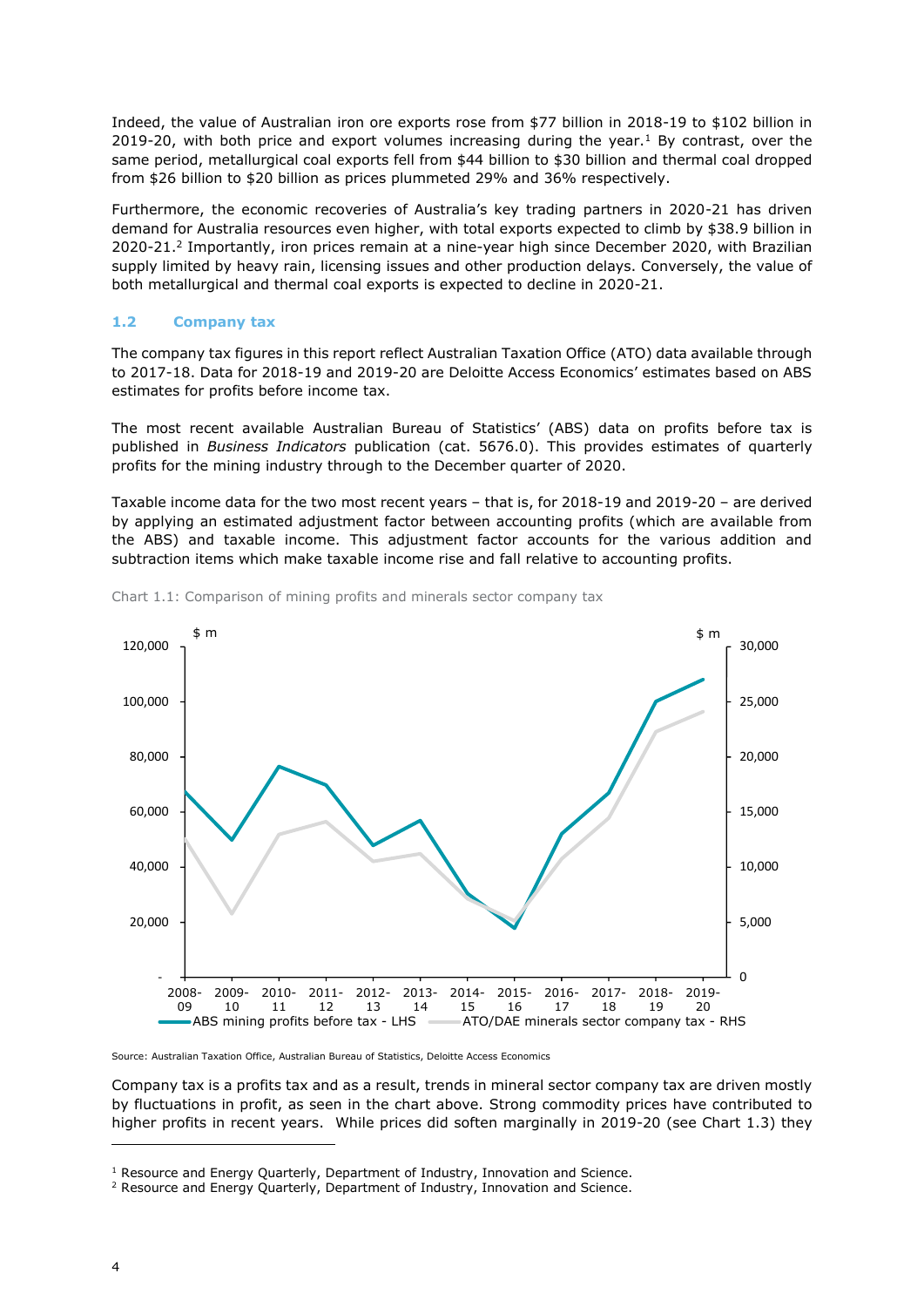remain supportive of profits in the sector. Further strong profit growth is expected to be associated with higher levels of company tax having been paid on minerals production in 2019-20. Note that the ABS measure used in the above chart covers the whole of the mining sector.

Additionally, mining profits are expected to improve throughout 2020-21 in line with higher prices and export volumes for Australian resources, outweighing a decline in the value of coal exports. After a weak, COVID disrupted, September 2020 quarter, mining profits jumped in the December 2020 quarter as Australia's major trading partners forged ahead with their economic recoveries. Since then, demand for Australian mining exports has remained strong, particularly iron ore, indicating that 2020-21 profits, and therefore company tax, should exceed levels from 2019-20.

Chart 1.2 shows net company tax for minerals companies as a share of total company tax received by the Australian Government, with the last two financial years being Deloitte Access Economics' estimates. With company tax closely aligned with profit, this chart shows a rising share in recent years.

The final two financial years show an acceleration in the share of company tax paid by miners, with 2018-19 seeing a substantial lift in the relative contribution of the mining industry, with a further significant rise in 2019-20.



Minerals company tax share of total company tax

Chart 1.2: Minerals company tax paid as a share of total company tax

Source: Federal Treasury, Australian Taxation Office, Deloitte Access Economics

Table 1.3 sets out company tax paid by the minerals sector, including Deloitte Access Economics' estimates for 2018-19 and 2019-20. The table reports both gross company tax (or tax on taxable income), and net company tax, after the allowance of tax offsets.

These offsets are part of the design of the Australian tax system. Notable examples include:

The research and development tax incentive which offers a tax offset in respect of eligible expenditure on research and development. Companies in the minerals sector can be eligible for this offset.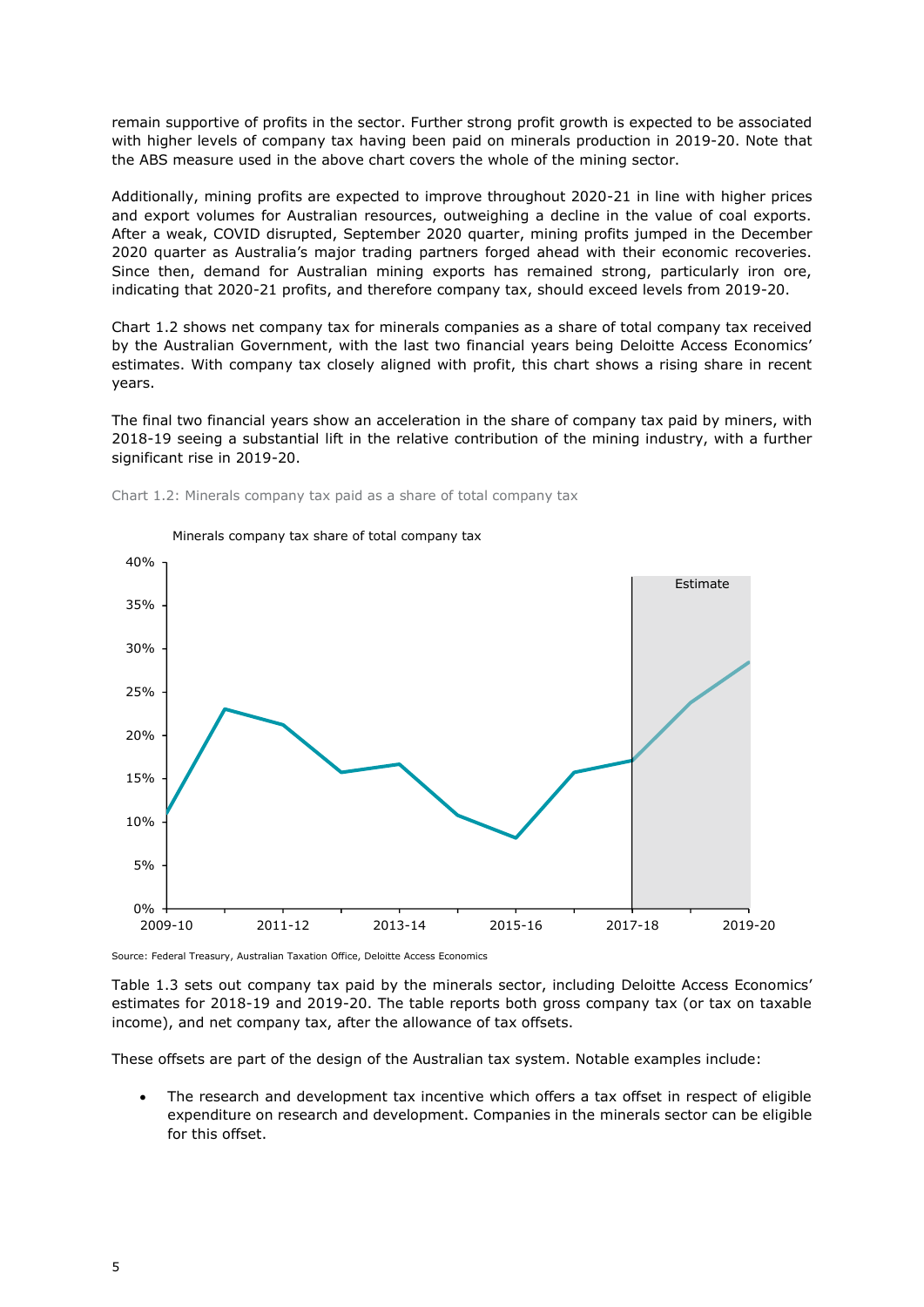- The foreign income tax offset which reduces the Australian tax liability to account for foreign taxes paid on income which is also subject to Australian tax. This offset is a mechanism to avoid 'double taxation' of certain profits earned overseas and so reflects tax paid in other jurisdictions, rather than a reduction in the total tax paid by the company. (Note that many entities will also have additional foreign tax paid which is not reflected in an Australian tax offset).
- The franking offset, which may be applicable for some companies in the minerals sector.

Not all Australian mining companies are eligible for tax offsets, and many pay income tax that is equal to their gross income tax liability.<sup>3</sup>

The total amount of net company tax within the minerals sector is expected to have grown from \$14,480 million in 2017-18 to \$22,292 million in 2018-19 and then further to \$24,114 million in 2019-20. These consecutive increases are consistent with both increasing commodity prices and improving profits recorded in the ABS mining profit before income tax series in these financial years. It sees company taxes from the minerals sector outpacing broader receipts in 2018-19 before defying a downturn in general company tax revenue in 2019-20 to record further gains.

#### Table 1.3: Company tax payments, minerals sector

| \$ million        | 2010-11 | 2011-12 | 2012-13 | 2013-14 | 2014-15 | 2015-16 | 2016-17 | 2017-18 2018-19E |        | 2019-20E |
|-------------------|---------|---------|---------|---------|---------|---------|---------|------------------|--------|----------|
| Gross company tax | 14.004  | 15.346  | 11.590  | 15.315  | 7,887   | 10.403  | 12,641  | 16,531           | 24.998 | 26,567   |
| Net company tax   | 12.975  | 14.144  | 10.534  | 11.228  | 7.149   | 5.141   | 10.774  | 14.480           | 22.292 | 24.114   |
|                   |         |         |         |         |         |         |         |                  |        |          |

Source: Australian Taxation Office Tax Statistics Company Table 4, Deloitte Access Economics estimates for 2018-19 and 2019-20

The company tax estimates here are also broadly consistent with those released by the Australian Taxation Office on 10 December 2020 in its 2018-19 *Report of Entity Tax Information* (found at: [https://data.gov.au/dataset/corporate-transparency\)](https://data.gov.au/dataset/corporate-transparency). This data source indicated that taxable income and tax payable for major minerals companies increased substantially from 2017-18 to 2018-19. That said, care should be taken in comparing company level information with figures in this report, as some major miners are involved in oil and gas operations as well as in the minerals sector. The estimates in this report relate solely to the latter.

#### <span id="page-5-0"></span>**1.3 Summary**

Chart 1.3 summarises net company tax and royalties paid by the minerals sector and the link to commodity prices.

2018-19 saw continued strong growth in both commodity prices and in estimates of taxes, while 2019-20 is expected to provide a further modest lift in the total despite a pull back on commodity prices.

In both cases the largest gains are from company taxes rather than royalties, reflecting the effect of elevated commodity prices on the more volatile profit-based company tax compared to more stable mineral royalties. Higher company taxes also reflect the success of minerals companies in cutting their operating costs in recent years while also adding to production volumes.

Early indicators also suggest that company tax payments in 2020-21 will be higher again, on account of greater export volumes and even stronger prices, particularly iron ore, whose price has remained at a nine-year high since December 2020. Indeed, the Reserve Bank of Australia's bulk commodity price (SDR) index has increased in every month between June 2020 and March 2021, skyrocketing by 54% over that period.

<sup>&</sup>lt;sup>3</sup> In some years gross and net tax diverge. For example, in 2015-16 a substantial increase in the "nonrefundable non-carry forward offsets" item recorded by the ATO resulted in lower net tax relative to gross tax for the minerals sector.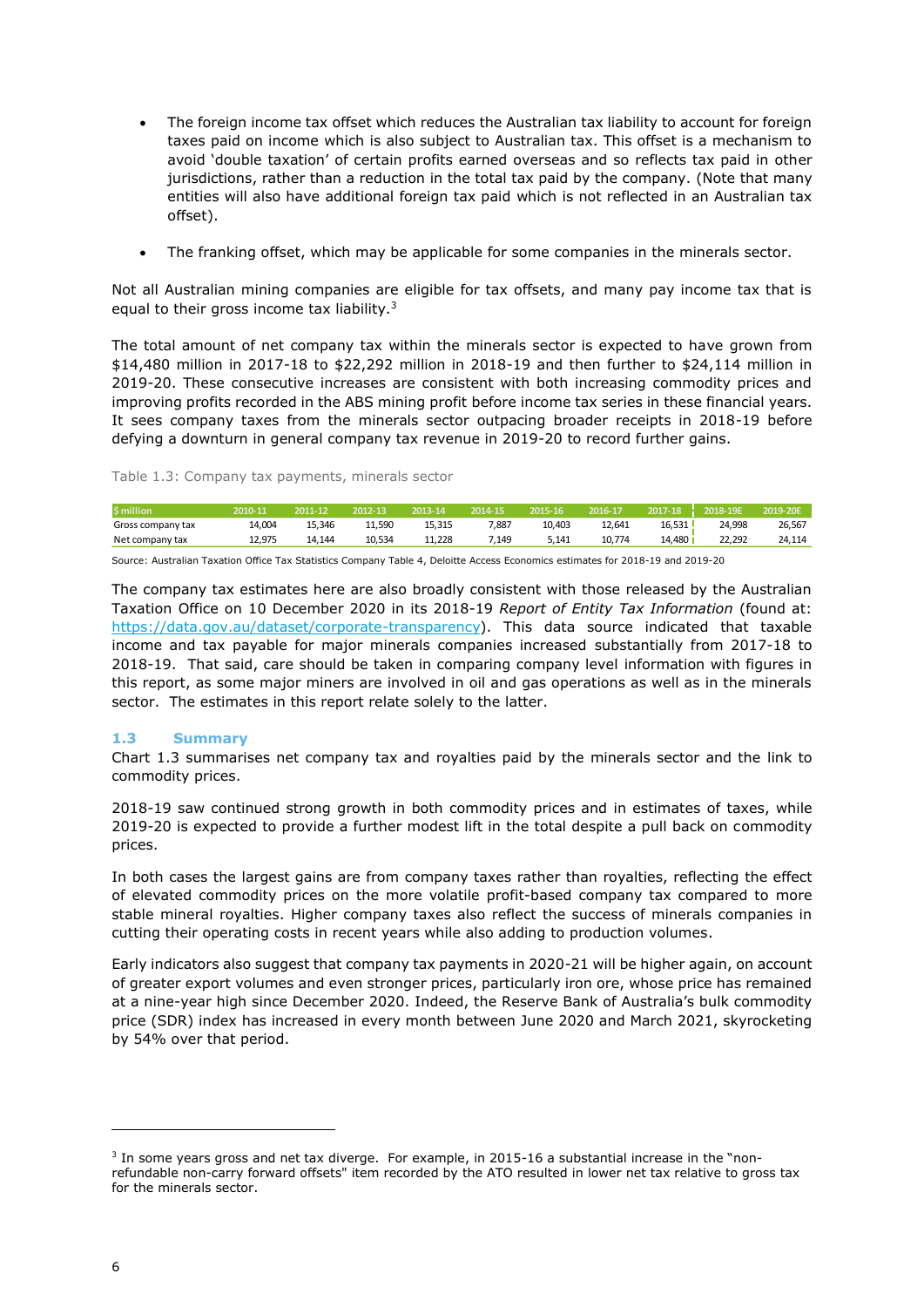

Chart 1.3 Minerals industry company tax and royalties compared with bulk commodity prices

Source: Reserve Bank of Australia, Australian Taxation Office, State/Territory budget papers, Deloitte Access Economics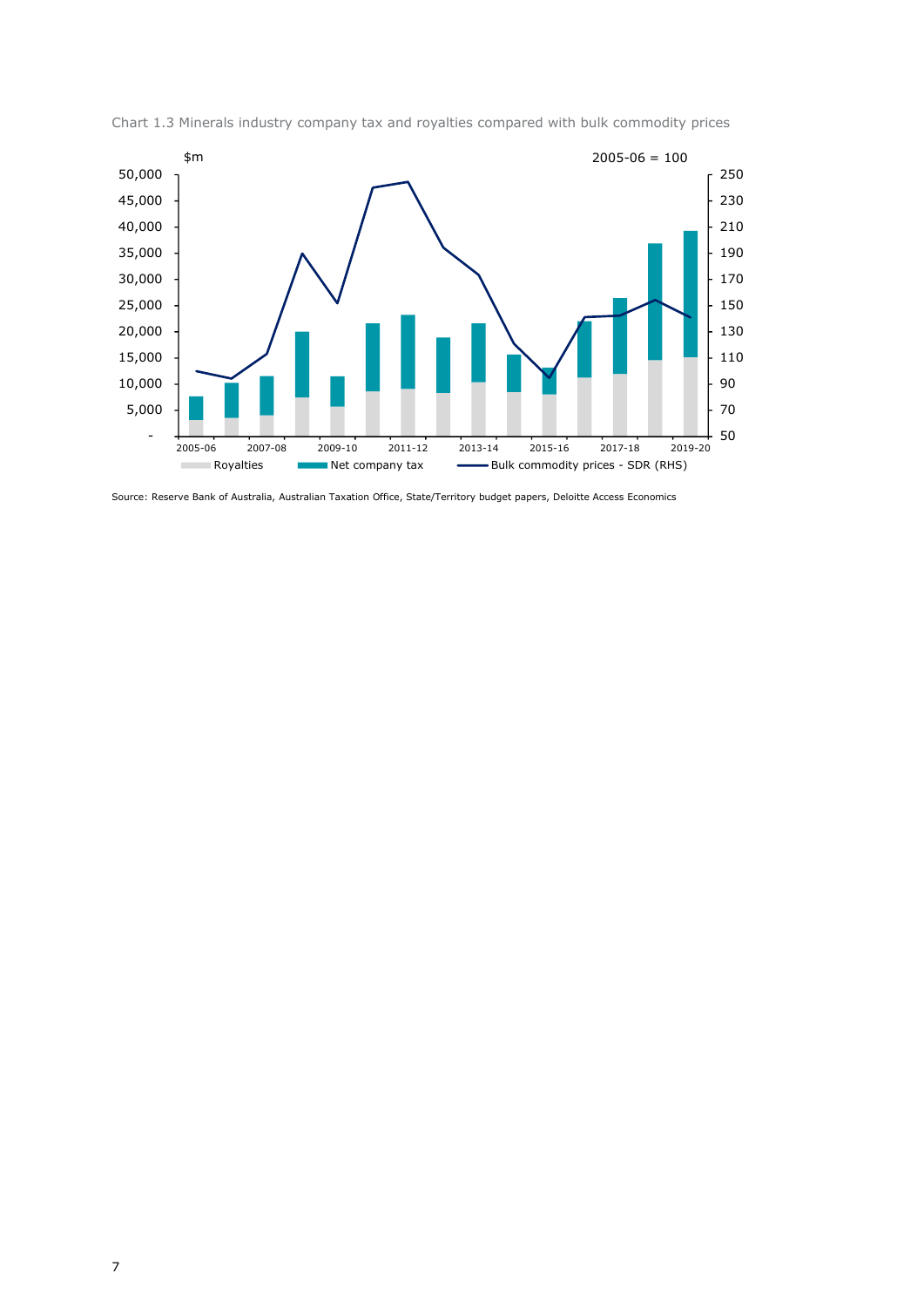## <span id="page-7-0"></span>Limitation of our work

#### <span id="page-7-1"></span>**General use restriction**

This report is prepared solely for the use of the Minerals Council of Australia. This report is not intended to and should not be used or relied upon by anyone else and we accept no duty of care to any other person or entity. The report has been prepared for the purpose set out in our engagement letter dated 9 March 2021. You should not refer to or use our name or the advice for any other purpose.